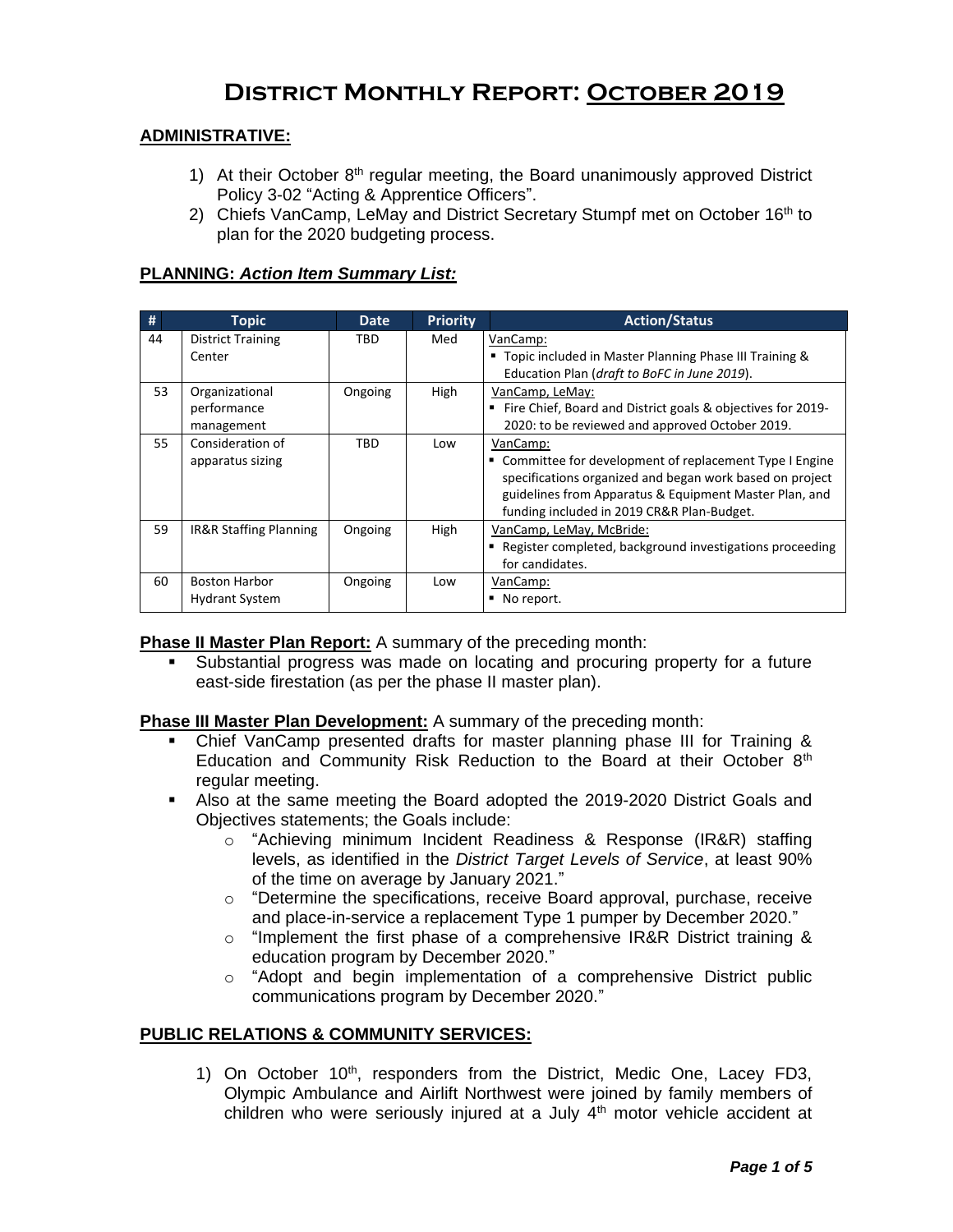Seashore Villas. Thanks to Chief Clemens for coordinating this very important celebration of the "EMS system working"!

- 2) The Foxhall Homeowners' Association met at Station 8-1 on October 10<sup>th</sup>.
- 3) A memorial service was provided for the Late Commissioner Berman at the Olympic Flight Museum on October 12<sup>th</sup>.
- 4) Chief VanCamp represented the District at the North Thurston Education Foundation luncheon on October 18<sup>th</sup> at the Lacey Community Center. The South Bay Firefighters' Association and Association of Washington Business provide an annual contribution to this charity for needy students.
- 5) The Snug Harbor Homeowners' Association met at Station 8-1 on October 30th .

**EMERGENCY RESPONSE:** Total of 1018 calls to date; 802 for 2008-18 average; *(see attached Monthly Call Summary Report* **Appendix 1***):*

1) **Type of responses** for the month of October:

|                | <b>Fire</b> | <b>ALS</b> | <b>BLS</b> | <b>Pub Svc</b> | False | Total |
|----------------|-------------|------------|------------|----------------|-------|-------|
| 2019 In FD8    |             | 20         | 45         |                |       | 74    |
| 2019 Total     |             | 77         | 55         |                |       | 95    |
| 2018 (Total)   |             | 58         | (Tot EMS)  |                |       |       |
| Average NOTE 1 |             | 58         | (Tot EMS)  |                |       | 76    |

2) **Average number of responders**-per-incident for October:

|      | Total | <b>Daytime</b> | <b>Night</b> | Weekend |
|------|-------|----------------|--------------|---------|
| 2019 | 4.3   |                | 4.6          |         |
| 2018 | 4.1   | 4.8            | 3.6          |         |

3) **Performance measures** to *Target Levels of Service*\* for the month/year:

| <b>Response</b> |       | <b>EMS</b>  |     |       | <b>Fire</b> |      |
|-----------------|-------|-------------|-----|-------|-------------|------|
| Zone            | Total | <b>Meet</b> | Pct | Total | <b>Meet</b> | Pct  |
| Station 8-1     | 29    | 22          | 76% |       |             | 100% |
| Station 8-2     | 14    |             | 14% |       |             | 100% |
| Station 8-3     | 19    |             | 58% |       |             | 100% |

| Average          |       | <b>EMS</b>  |     |        | <b>Fire</b> |     |
|------------------|-------|-------------|-----|--------|-------------|-----|
|                  | Total | <b>Meet</b> | Pct | Total' | <b>Meet</b> | Pct |
| Avg 2019 To Date | 68.1  | 40.8        | 60% | 2.6    | 1.7         | 65% |
| Avg 2018         | 62.4  | 38.6        | 62% | 3.0    | 2.7         | 89% |
| Avg 08-18 NOTE 2 | 52.8  | 33.9        | 64% | 3.9    | 2.7         | 70% |

*\*KEY: EMS targets: minimum 2 responders on scene within 8 minutes Fire targets: minimum 4 responders on scene within 10 minutes Does not include false alarms, service calls, mutual aid outside District*

*NOTE 1:Combination of pre-merger FD7 and FD8, for October 2008-2018 (average) NOTE 2: Combination of pre-merger FD7 and FD8, average for 2008-2018*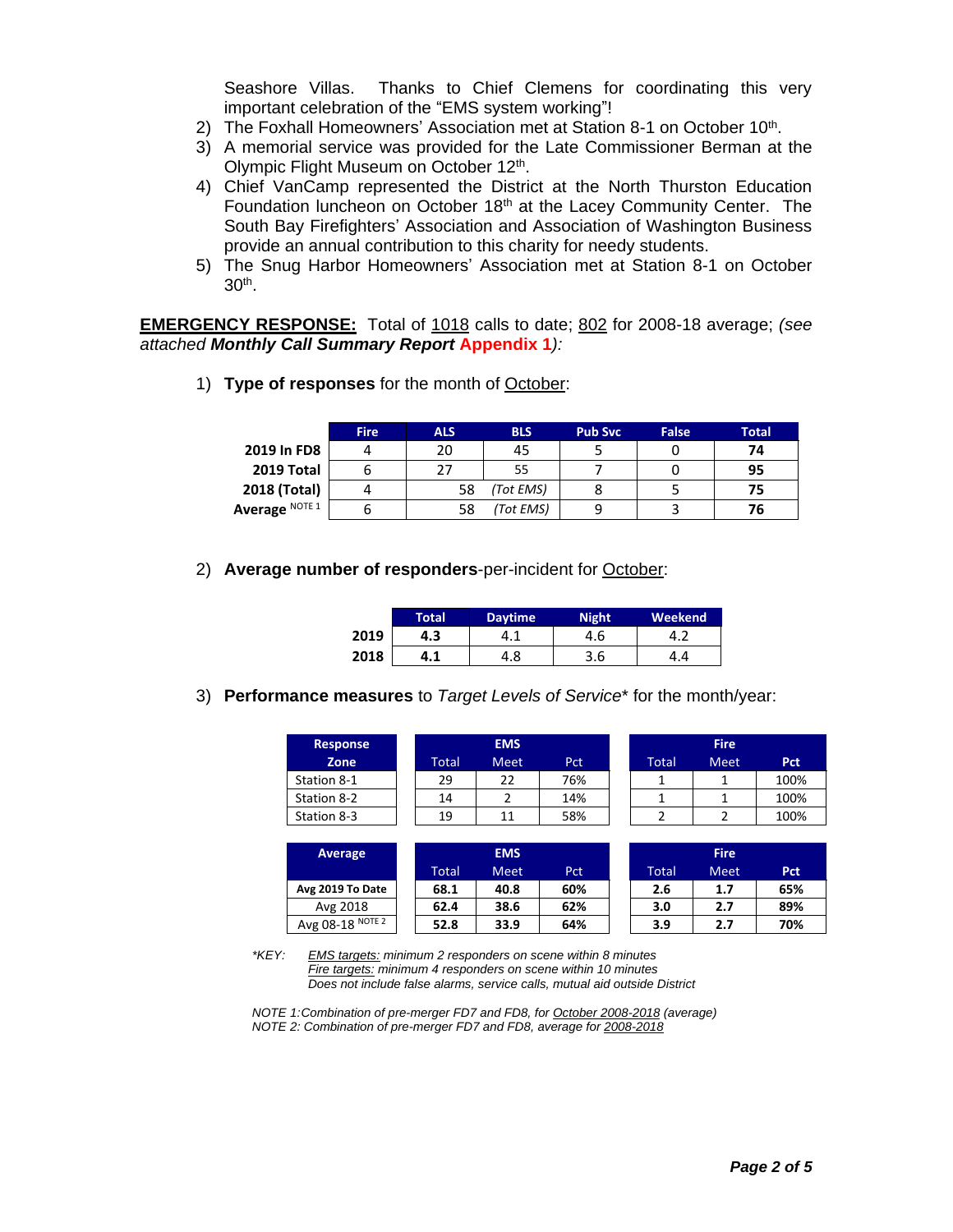### **Accumluted Call Volume**



| FD <sub>8</sub> | <b>Date</b> | <b>Sta</b> | <b>Time</b> | R/T   | <b>Incident Type</b>        | <b>Comments</b>                                         | <b>Shift</b> |
|-----------------|-------------|------------|-------------|-------|-----------------------------|---------------------------------------------------------|--------------|
| 927             | 1 Oct 19    | 82A        | 02:20       | 10.49 | <b>BLS MVA</b>              | Travel time from Sta 8-1                                | 6            |
| 931             | 1 Oct 19    | 82A        | 22:47       |       | 12.02 BLS Allergic Reaction | Travel time from Sta 8-1                                | 7            |
| 932             | 2 Oct 19    | 86B        | 06:39       |       | 12.08 BLSY Patient Assist   | Travel time from Sta 8-1; non-emergency                 |              |
| 933             | 2 Oct 19    | 86B        | 13:34       |       | 11.26 BLSY Patient Assist   | Travel time from Sta 8-1; non-emergency                 |              |
| 937             | 2 Oct 19    | 81H        | 23:22       |       | 10.23 ALS Breathing Prob    | Travel time from Sta 8-1                                | 8            |
| 941             | 4 Oct 19    | 86B        | 11:36       | 12.17 | <b>ALS Seizure</b>          | Travel time from Sta 3-5                                |              |
| 947             | 6 Oct 19    | 83A        | 08:27       | 9.05  | <b>ALS Sick Person</b>      | Travel time from Sta 8-3                                | 3            |
| 950             | 7 Oct 19    | 86B        | 16:32       | 12.23 | <b>BLSY Patient Assist</b>  | Travel time from Sta 8-1; non-emergency                 |              |
| 955             | 9 Oct 19    | 86B        | 13:04       |       | 11.18 BLSY Patient Assist   | Travel time from Sta 8-1; non-emergency                 |              |
| 968             | 15 Oct 19   | 86B        | 17:18       |       | 10.02 BLS Syncope           | Travel time from Sta 8-1                                |              |
| 991             | 22 Oct 19   | 86A        | 02:20       | 16.08 | <b>BLS DoA</b>              | Delay with previous incident                            | 9            |
| 993             | 22 Oct 19   | 81H        | 02:25       |       | 11.09 BLS Fall              | Delay with concurrent incident                          | 9            |
| 996             | 22 Oct 19   | 81F        | 22:24       | 11.57 | <b>ALS CPR</b>              | Dispatcher error in recording time                      | 1            |
| 998             | 23 Oct 19   | 83A        | 07:27       | 21.09 | <b>BLSY Patient Assist</b>  | Dispatcher error in recording time                      |              |
| 999             | 23 Oct 19   | 81F        | 09:24       | 9.18  | <b>ALS Breathing Prob</b>   | Travel time from Sta 8-1                                |              |
| 1001            | 25 Oct 19   | 83A        | 04:39       | 9.09  | <b>BLS Medical Alarm</b>    | Travel time from Sta 8-3; non-emergency                 | 3            |
| 1006            | 25 Oct 19   | 81A        | 13:58       |       | 14.04 BLS Unk Med Prob      | Delay with ongoing structure fire & mutual aid response |              |
| 1007            | 25 Oct 19   | 82B        | 14:09       | 10.47 | <b>BLS Unk Med Prob</b>     | Delay with ongoing structure fire & mutual aid response |              |
| 1009            | 25 Oct 19   | 83A        | 18:50       | 9.37  | <b>BLSY Patient Assist</b>  | Travel time from Sta 8-3; non-emergency                 | 4            |
| 1013            | 28 Oct 19   | 85A        | 23:59       | 11.01 | <b>ALS Chest Pain</b>       | Travel time from Sta 8-1                                | 6            |
| 1014            | 29 Oct 19   | 81H        | 01:45       |       | 11.18 BLS Abdominal Prob    | Travel time from Sta 8-1                                | 7            |
| 1020            | 31 Oct 19   | 81A        | 02:12       |       | 12.04 BLS Assist L/E        | Delay in response for law enforcement coordination      | 9            |

4) **Delayed responses** for the month of October: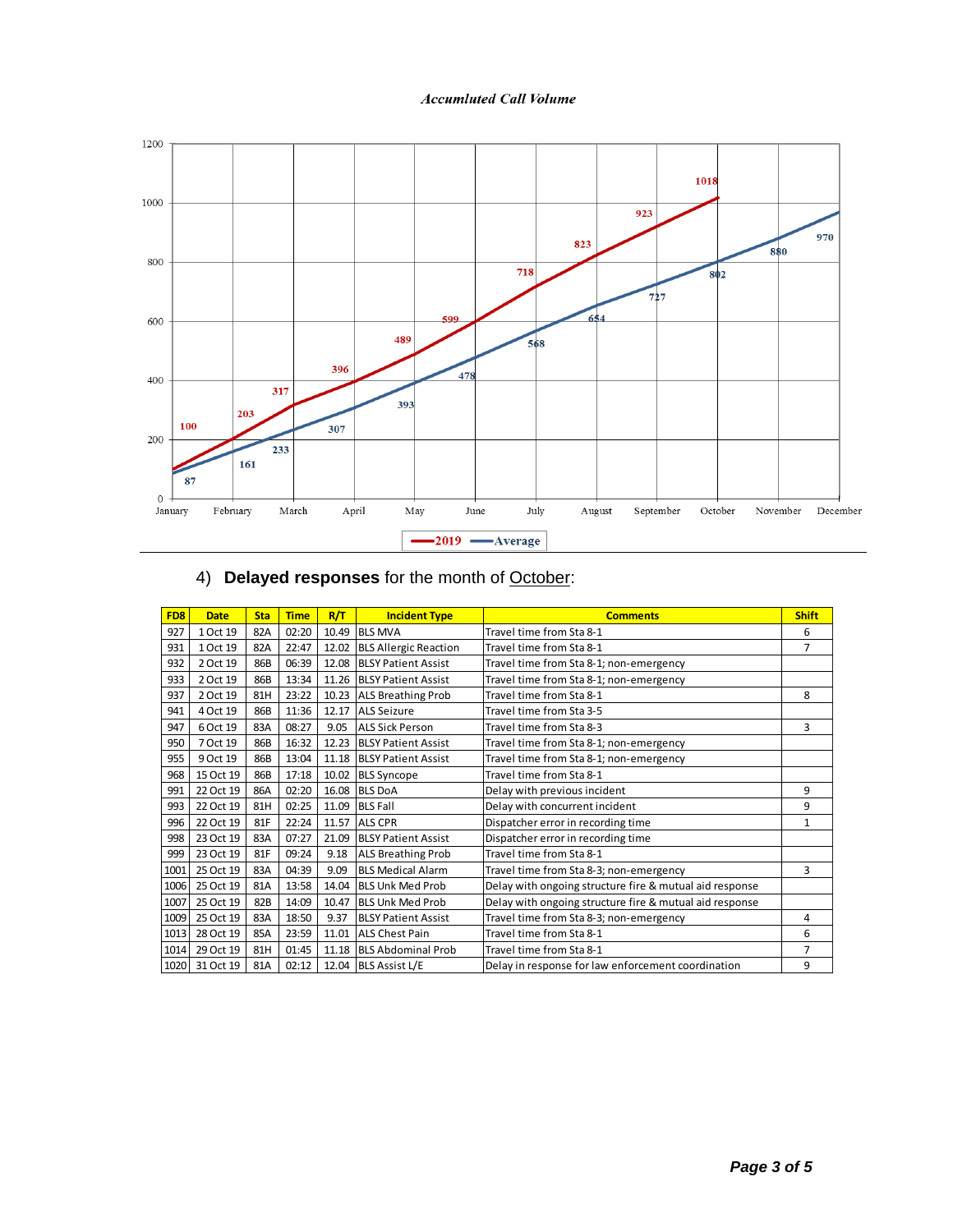# **IR&R STAFFING LEVELS:** Staffing levels for October:

|                    | <b>Staffing Targets by Position:</b>            | <b>Station 8-1</b> | <b>Station 8-3</b> | <b>Note</b> |
|--------------------|-------------------------------------------------|--------------------|--------------------|-------------|
|                    | <b>Battalion Chief:</b>                         |                    | 30%                | A           |
| Day-shift          | Engine/EMS Company:                             | 100%               | 100%               | B           |
|                    | <b>Station Staffed:</b>                         | 100%               | 100%               |             |
|                    | <b>Battalion Chief:</b>                         |                    | 74%                |             |
|                    | Company Officer:                                | 74%                | 51%                | B           |
| Night &<br>Weekend | Engine Company:                                 | 100%               | 54%                | B,C         |
|                    | <b>EMS Company:</b>                             | 100%               | 87%                | D           |
|                    | <b>Operations Support (Tenders)</b>             |                    | 95%                | E           |
| <b>Total</b>       | <b>Summary of Staffing Level for the Month:</b> | <b>100%</b>        | 92%                | D           |

*Notes:*

- *A) Includes weekday holidays when BC not staffed;*
- *B) Includes BC assigned as Company Officer if needed;*
- *C) May be cross-trained/certified staff (e.g. Firefighter-EMT);*
- *D) Includes minimum target staffing of Aid Unit 83 at Station 8-3; and*
- *E) Operations Support Program staff for on-call for Driver-Operator & Tender response.*

### **Volunteer Staffing:** status for the current month: see **Appendix 2**.

### **PERSONNEL MANAGEMENT, SAFETY& TRAINING:**

- 1) Current Training Topics:
	- Standard Tactical Evolution: engine company with tender supply
	- **SCBA Donning**
	- **-** CPR/AED Quarterly Qualification
	- **Incident Command System: fireground accountability (annual refresher)**
	- Use of new "Blitzfire" monitor device (fireground training)
	- Policy review: District Safety Committee minutes review
- 2) Medic-One OTEP:
	- **Travis Act DoH procedures;**
	- **Stroke:**
	- **•** Opioid overdose;
	- Excited delirium;<br>■ Pediatric assesse
	- Pediatric assessment;
	- MCI-HazMat; and
	- Infectious disease prevention.
- 3) Leadership:
	- The Operations Team met on October 10<sup>th</sup>.
- 4) Other:
	- Firefighters Creger-Zier and Chiatovich provided training on fireground survival training on October 2nd for the dayshift crew.
	- District Secretary Stumpf attended human relations management training at South Puget Sound Community College on October 3rd.

### **PERSONNEL MANAGEMENT, RELATIONS:**

- 1) A career Lieutenant assessment center was held on October 1<sup>st</sup> and 2<sup>nd</sup>; four candidates (three initial entry, one existing employee) were interviewed and the promotional register ranked. Background checks were also conducted during the month for the initial entry candidates.
- 2) A District Health & Wellness Committee met on October  $3<sup>rd</sup>$  and  $17<sup>th</sup>$  to address Chief VanCamp's request for a draft process on member physical testing and monitoring.
- 3) Hearing testing was provided for all members on October  $7<sup>th</sup>$ .
- 4) Flu shots were provided for all District members on October 14<sup>th</sup>.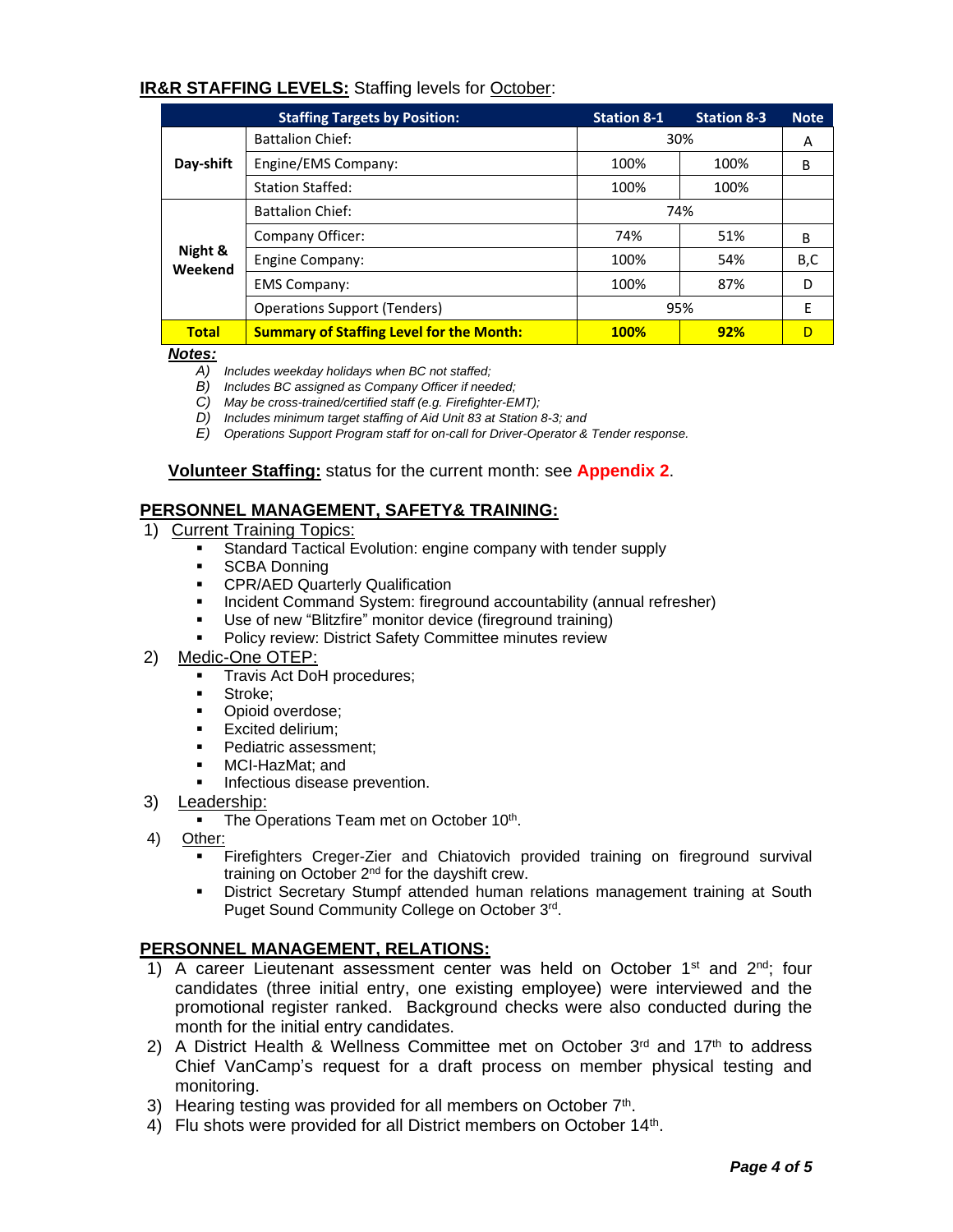- 5) District Secretary Stumpf and Administrative Assistant Notarianni attended the State Fire Chiefs' Administrative Management conference at Alderbrook Inn on October 7-9.
- 6) Negotiations between the District management representatives and those from IAFF Local 2903 met on October  $10<sup>th</sup>$  as part of a new collective bargaining agreement. The current agreement expires at the end of 2019.
- 7) Chief VanCamp met with Commissioner-elect Pam Long on October  $16<sup>th</sup>$  providing her a briefing on key issues and interests. He also met with Commissioner-elect Doug Kilpatrick on October 17<sup>th</sup>.
- 8) Commissioners Gleckler, Harper and Zvirzdys and Chief VanCamp attended the annual Washington Fire Commissioners' Association conference in Tulalip on October 23-26.

# **EQUIPMENT & FACILITIES:**

- 1) Apparatus & Equipment:
	- a. Annual hose testing was conducted on October 3<sup>rd</sup> and 4<sup>th</sup>.
	- b. Chief VanCamp, District Secretary Stumpf and Lieutenant Hall met on October 14<sup>th</sup> to review and discuss the public use of District facilities; concerns from a recent user and upcoming scheduling for next year were discussed. Improvements to the process will be implemented.
	- c. Chief VanCamp met with representatives from FIRSTNET, a provider for public-safety-grade wireless communications, on October 29<sup>th</sup>; Chief VanCamp is continuing to evaluate the effectiveness of this service.
- 2) Facilities:
	- a. As a result of District Master Planning Phase II work (staff deployment and firestation planning), Terry Toth worked to help identify potential properties meeting the location requirements for a future new eastside firestation and interim location for the District resident responder program. Several contacts were made, and a property owner was agreeable to negotiating a sales contract. The negotiations were completed, and the property was procured on October 30<sup>th</sup> for the price of \$450,000. The property includes a 3,200 square-foot home and 4.8 acres of land at 5501 63rd Ave NE.
	- b. On October 18<sup>th</sup>, the District Facilities & Equipment Team met to go over 2020 budgeting information and review of several issues.
	- c. Plumbing repairs were made at Stations 8-1 and 8-3 on October 24<sup>th</sup>.

| Cash<br><b>Balance</b> | <b>Fund 6680</b><br><b>Operations</b> | <b>Note</b> | <b>Fund 6681</b><br>CR&R | <b>Note</b> | <b>Fund 6683</b><br><b>Reserve</b> | <b>Note</b> | <b>Fund 6685</b><br>Cap Fac Proj | <b>Note</b> |
|------------------------|---------------------------------------|-------------|--------------------------|-------------|------------------------------------|-------------|----------------------------------|-------------|
| Beg.                   | \$1,032,984                           |             | \$1,776,252              |             | \$1,250,226                        |             | \$1,172,215                      |             |
| 1 Jan 19               |                                       |             |                          |             |                                    |             |                                  |             |
| Current                | \$1,605,494                           | 1,3         | \$1,719,023              | 1,3         | \$1,270,569                        | 1,3         | \$1,566,450                      | 1,3         |
| <b>Balance</b>         |                                       |             |                          |             |                                    |             |                                  |             |
| <b>Budget</b>          | \$1,033,000                           | 2,3,4       | \$1,900,000              | 2,3,4       | \$1,267,000                        | 2,3         | \$1,750,000                      | 2,3         |
| <b>End Bal</b>         |                                       |             |                          |             |                                    |             |                                  |             |

# **FINANCIAL:** *(see also Budget Reports provided by the District Secretary).*

*Notes:*

- 1: As of 1 November 2019.
- 2: Estimates based upon preliminary tax revenue calculations & fully accounted expensed for remaining budget year.
- 3: Interest rates for current period:
	- LGIP Pool: 2.24 %
		- TCIP Pool: 1.95 %.
- 4: Includes transfer of \$307,460 from Fund 6680 to Fund 6681 (November 2019).

**Operating Cash Flow:** projected for the year: see **Appendix 3**.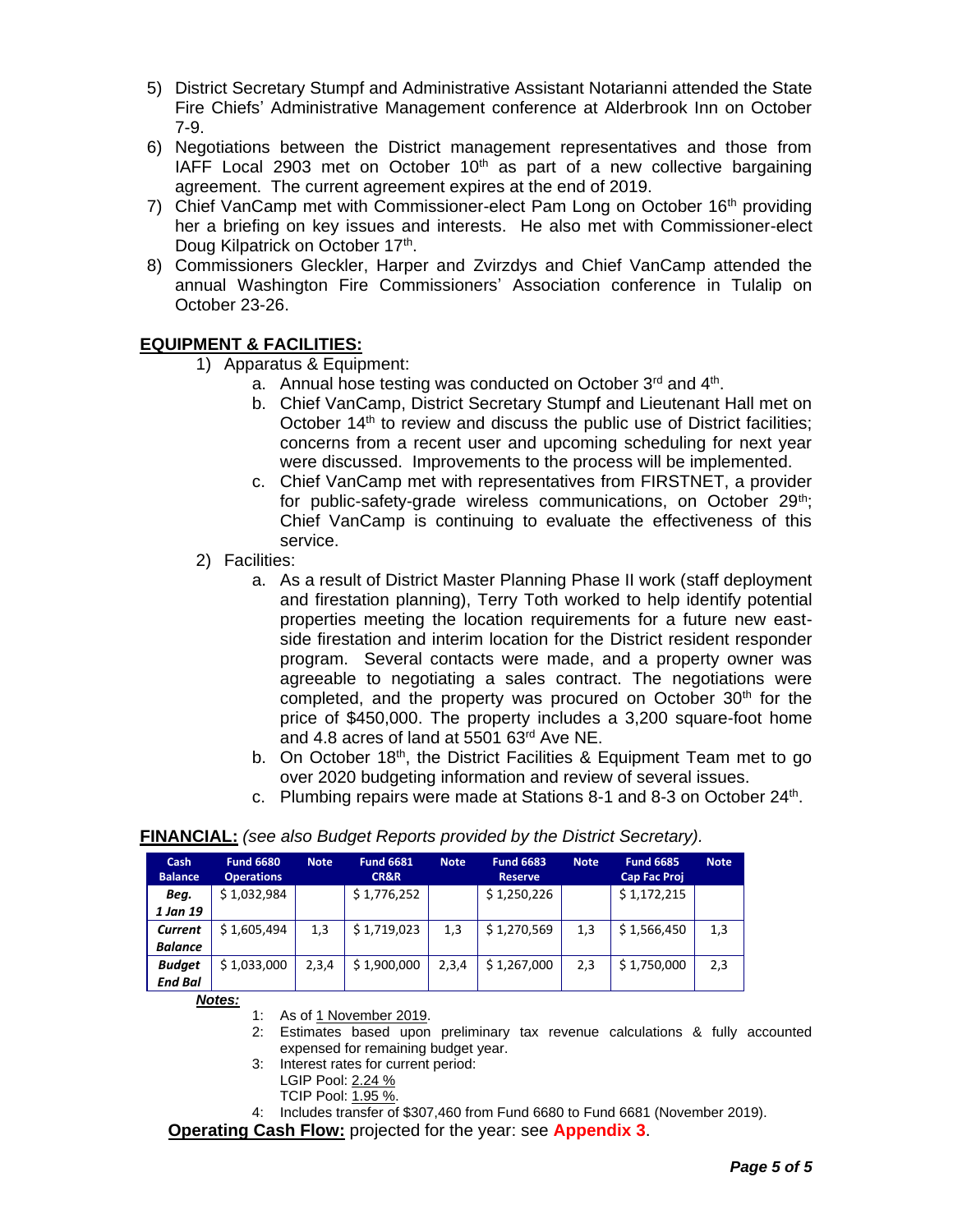# **Appendix 1- Monthly Response Record**

| Inc $#$    | <b>Date</b>            | <b>Sta</b><br><b>Zone</b> | Grid            | <b>Location</b>                                              | <b>Alarm</b><br><b>Time</b> | <b>Resp</b><br><b>Time</b> | <b>Type</b>                  | <b>Resp</b>    | <b>Shift</b><br>#       |
|------------|------------------------|---------------------------|-----------------|--------------------------------------------------------------|-----------------------------|----------------------------|------------------------------|----------------|-------------------------|
| 927        | 1 Oct 19               | 82A                       | F19             | 4831 65th Ave NE                                             | 02:20                       | 10.49                      | <b>BLS MVA</b>               | $\overline{7}$ | 6                       |
| 928        | 1 Oct 19               | 83A                       | G16             | 4700 Boston Harbor Rd NE                                     | 10:37                       | 6.53                       | <b>Structure Fire</b>        | 10             |                         |
| 929        | 1 Oct 19               | 83A                       | H <sub>15</sub> | 736 36th Ave NE                                              | 16:45                       | 5.18                       | <b>BLS Fall</b>              | 4              |                         |
| 930        | 1 Oct 19               | 81H                       | H18             | 3845 Sleater Kinney Rd NE                                    | 18:43                       | 3.15                       | <b>BLS Fall</b>              | 4              | 7                       |
| 931        | 1 Oct 19               | 82A                       | C19             | 8834 Johnson Point Rd NE                                     | 22:47                       | 12.02                      | <b>BLS Allergic Reaction</b> | 4              | $\overline{7}$          |
| 932        | 2 Oct 19               | 86B                       | H <sub>20</sub> | 6808 Prairie Ridge Dr NE                                     | 06:39                       | 12.08                      | <b>BLSY Patient Assist</b>   | 3              |                         |
| 933        | 2 Oct 19               | 86B                       | G20             | 6741 47th Lp NE                                              | 13:34                       | 11.26                      | <b>BLSY Patient Assist</b>   | 3              |                         |
| 934        | 2 Oct 19               | 81H                       | 119             | 4816 Pleasant Glade Rd NE                                    | 19:13                       | 6.55                       | <b>BLS Nose Bleed</b>        | $\overline{4}$ | 8                       |
| 935        | 2 Oct 19               | 307                       | K17             | 605 Devoe St NE                                              | 21:27                       | 8.49                       | <b>BLSY Anxiety</b>          | 5              | 8                       |
| 936        | 2 Oct 19               | 83A                       | H <sub>15</sub> | 3942 Gull Harbor Rd NE                                       | 22:52                       | 6.59                       | <b>ALS Breathing Prob</b>    | 6              | 8                       |
| 937        | 2 Oct 19               | 81H                       | 119             | 4816 Pleasant Glade Rd NE                                    | 23:22                       | 10.23                      | <b>ALS Breathing Prob</b>    | 6              | 8                       |
| 938        | 3 Oct 19               | 319                       | 121             | 2555 Marvin Rd NE                                            | 12:28                       | 8.05                       | ALS Low BP                   | 3              |                         |
| 939        | 3 Oct 19               | 81F                       | H19             | 4013 Foxhall Dr NE                                           | 18:28                       | 5.28                       | <b>ALS Chest Pain</b>        | 3              | 9                       |
| 940        | 4 Oct 19               | 307                       | J17             | 2235 South Bay Rd NE                                         | 00:48                       | 6.48                       | <b>ALS Breathing Prob</b>    | 4              | 9                       |
| 941        | 4 Oct 19               | 86B                       | H <sub>20</sub> | 7142 44th Ave NE                                             | 11:36                       | 12.17                      | <b>ALS Seizure</b>           | $\overline{4}$ |                         |
| 942        | 4 Oct 19               | 83A                       | G15             | 4947 Cushman Rd NE                                           | 13:35                       | 2.54                       | <b>BLS Allergic Reaction</b> | 3              |                         |
| 943        | 4 Oct 19               | 81A                       | 117             | 36th @ Shincke Rd NE                                         | 14:26                       | 0.00                       | <b>BLS MVA</b>               | $\mathbf{1}$   |                         |
| 944        | 4 Oct 19               | 81C                       | 116             | 2815 Friendly Grove Rd NE                                    | 21:03                       | 6.01                       | <b>BLS Unk Med Prob</b>      | 4              | $\mathbf{1}$            |
| 945        | 4 Oct 19               | 307                       | K17             | 605 Devoe St NE                                              | 23:12                       | 6.47                       | <b>BLS Abdominal Prob</b>    | 4              | $\mathbf{1}$            |
| 946        | 5 Oct 19               | 307                       | J16             | 2536 20th Ave NE                                             | 14:49                       | 0.00                       | Service Call                 | 4              | $\overline{2}$          |
| 947        | 6 Oct 19               | 83A                       | F16             | 6305 Libby Rd NE                                             | 08:27                       | 9.05                       | <b>ALS Sick Person</b>       | $\overline{2}$ | $\overline{\mathbf{3}}$ |
| 948        | 6 Oct 19               | 81E                       | 120             | 3409 Eagle Dr NE                                             | 08:56                       | 6.54                       | <b>ALS Breathing Prob</b>    | 4              | $\overline{\mathbf{3}}$ |
| 949        | 6 Oct 19               | 85A                       | C17             | 2722 Fishtrap Rd NE                                          | 18:44                       | N/A                        | <b>BLS Medical Alarm</b>     | $\overline{2}$ | $\overline{3}$          |
| 950        | 7 Oct 19               | 86B                       | G20             | 6741 47th Lp NE                                              | 16:32                       | 12.23                      | <b>BLSY Patient Assist</b>   | 3              |                         |
| 951        | 8 Oct 19               | 86B                       | G20             | 5400 St Charles Lp NE                                        | 16:45                       | 7.21                       | <b>BLS Abdominal Prob</b>    | 3              |                         |
| 952        | 9 Oct 19               | 83A                       | H16             | 1707 46th Ave NE                                             | 02:24                       | 5.33                       | <b>ALS Rapid Heart Rate</b>  | $\overline{4}$ | 5                       |
| 953        | 9 Oct 19               | O <sub>2</sub> A          | K13             | 2302 Harrison Ave NW #203                                    | 10:53                       | 2.55                       | Structure Fire (MA)          | 3              |                         |
| 954        | 9 Oct 19               | O <sub>1</sub> D          | K15             | 506 4th Ave East                                             | 11:33                       | 5.09                       | <b>BLS Trauma</b>            | 3              |                         |
| 955        | 9 Oct 19               | 86B                       | G20             | 6741 47th Lp NE                                              | 13:04                       | 11.18                      | <b>BLSY Patient Assist</b>   | 3              |                         |
| 956        | 9 Oct 19               | 318                       | H21             | 4348 Freemont St NE                                          | 21:13                       | 5.32                       | <b>BLS Fall</b>              | 4              | 6                       |
| 957        | 9 Oct 19               | 83A                       | 116             | 1426 33rd Ave NE                                             | 22:37                       | 8.37                       | <b>BLS Bleeding</b>          | 8              | 6                       |
| 958        | 11 Oct 19              | 81B                       | H17             | 3209 41st Ave NE                                             | 02:16                       | 6.51                       | <b>BLS Assist L/E</b>        | 5              | $\overline{7}$          |
| 959        | 11 Oct 19              | 81B                       | G17             | 5418 Lemon Rd NE                                             | 15:59                       | 6.10                       | <b>Burn Ban Violation</b>    | 3              |                         |
| 960        | 12 Oct 19              | 81E                       | H <sub>20</sub> | 3600 Eagle Dr NE                                             | 07:34                       | 6.17                       | <b>ALS Breathing Prob</b>    | $\,$ 6 $\,$    | 9                       |
| 961        | 12 Oct 19              | 81G                       | H <sub>20</sub> | 3704 Carpenter Rd NE                                         | 11:51                       | 6.21                       | <b>BLS Choking</b>           | 5              | 9                       |
| 962        | 12 Oct 19              | 81F                       | H19             | 4105 Johnson Point Rd NE                                     | 12:17                       | 6.25                       | <b>BLS Seizure</b>           | 5              | 9                       |
| 963        | 12 Oct 19              | 81E                       | H <sub>20</sub> | 3712 Owl Ln NE                                               | 14:26                       | 6.33                       | <b>ALS Seizure</b>           | 4              | 9                       |
| 964        | 12 Oct 19              | 81E                       | H <sub>20</sub> | 3712 Owl Ln NE                                               | 15:22                       | 6.22                       | <b>ALS Seizure</b>           | $\overline{4}$ | 9                       |
| 965        | 14 Oct 19              | 84A                       | D <sub>16</sub> | 8037 Jenni St NE                                             | 17:38                       | 7.19                       | <b>Structure Fire</b>        | 10             |                         |
| 966        | 14 Oct 19              | 307                       | <b>J16</b>      | 2529 Simon Ln NE                                             | 20:42                       | 6.41                       | Gas Leak Inside              | 4              | $\overline{2}$          |
| 967        | 15 Oct 19              | 307                       | <b>J16</b>      | 2515 20th Ave NE                                             | 06:32                       | 6.27                       | <b>ALS Chest Pain</b>        | 4              |                         |
| 968        | 15 Oct 19              | 86B                       | H <sub>20</sub> | 6808 Prairie Ridge Dr NE                                     | 17:18                       | 10.02                      | <b>BLS Syncope</b>           | 6              |                         |
| 969        | 15 Oct 19              | 318                       | H <sub>21</sub> | 4000 Marvin Rd NE                                            | 17:25                       | 0.00                       | <b>BLS MVA</b>               | $\overline{2}$ |                         |
| 970        | 15 Oct 19              | 318                       | H <sub>21</sub> | 4000 Marvin Rd NE                                            | 17:25                       | 0.00                       | <b>BLS MVA</b>               | 3              |                         |
| 971        | 17 Oct 19              | 86B                       | H <sub>20</sub> | 7401 44th Ave NE                                             | 11:14                       | 8.26                       | <b>BLS Fall</b>              | 3              |                         |
| 972        | 17 Oct 19              | 81A                       | 117             | 3031 36th Ave NE                                             | 13:45                       | 2.34                       | <b>ALS Breathing Prob</b>    | 3              |                         |
| 973        | 17 Oct 19              | 83A                       | H <sub>15</sub> | 3845 Boston Harbor Rd NE                                     | 15:26                       | 2.58                       | <b>ALS CPR</b>               | $\overline{7}$ |                         |
| 974        | 17 Oct 19              | 83A                       | F <sub>16</sub> | 6305 Libby Rd NE                                             | 19:01                       | 6.36                       | <b>BLS MVA</b>               | 8              | 5                       |
| 975        | 18 Oct 19              | 86A                       | E20             | 6830 Marvin Rd NE                                            | 07:40                       | 9.43                       | <b>Structure Fire</b>        | 11             |                         |
| 976        | 18 Oct 19              | 81F                       | G19             | 5346 Johnson Point Rd NE                                     | 11:23                       | N/A                        | <b>BLS Mental Eval</b>       | 4              |                         |
| 977        | 18 Oct 19              | 81A                       | 117             | 3443 Lilly Rd NE                                             | 23:33                       | 0.00                       | Service Call                 | 4              | 6                       |
|            |                        |                           |                 | 4021 Boston Harbor Rd NE                                     | 01:57                       |                            | <b>BLS MVA</b>               | 8              | 6                       |
| 978<br>979 | 19 Oct 19              | 83A                       | H15             |                                                              | 06:33                       | 7.23<br>N/A                | <b>BLS MVA</b>               | 8              | 7                       |
| 980        | 19 Oct 19<br>19 Oct 19 | 83A<br>83A                | H15<br>G15      | Boston Harbor @ Gull Harbor Rd NE<br>4806 Cushman Rd NE #129 | 10:17                       | 8.16                       | <b>ALS Breathing Prob</b>    | 3              | $\overline{7}$          |
| 981        |                        | 81B                       |                 |                                                              | 12:54                       |                            |                              | 4              | $7\overline{ }$         |
|            | 19 Oct 19              |                           | H17             | 3619 Shincke Rd NE                                           |                             | 2.36                       | <b>BLSY Patient Assist</b>   |                |                         |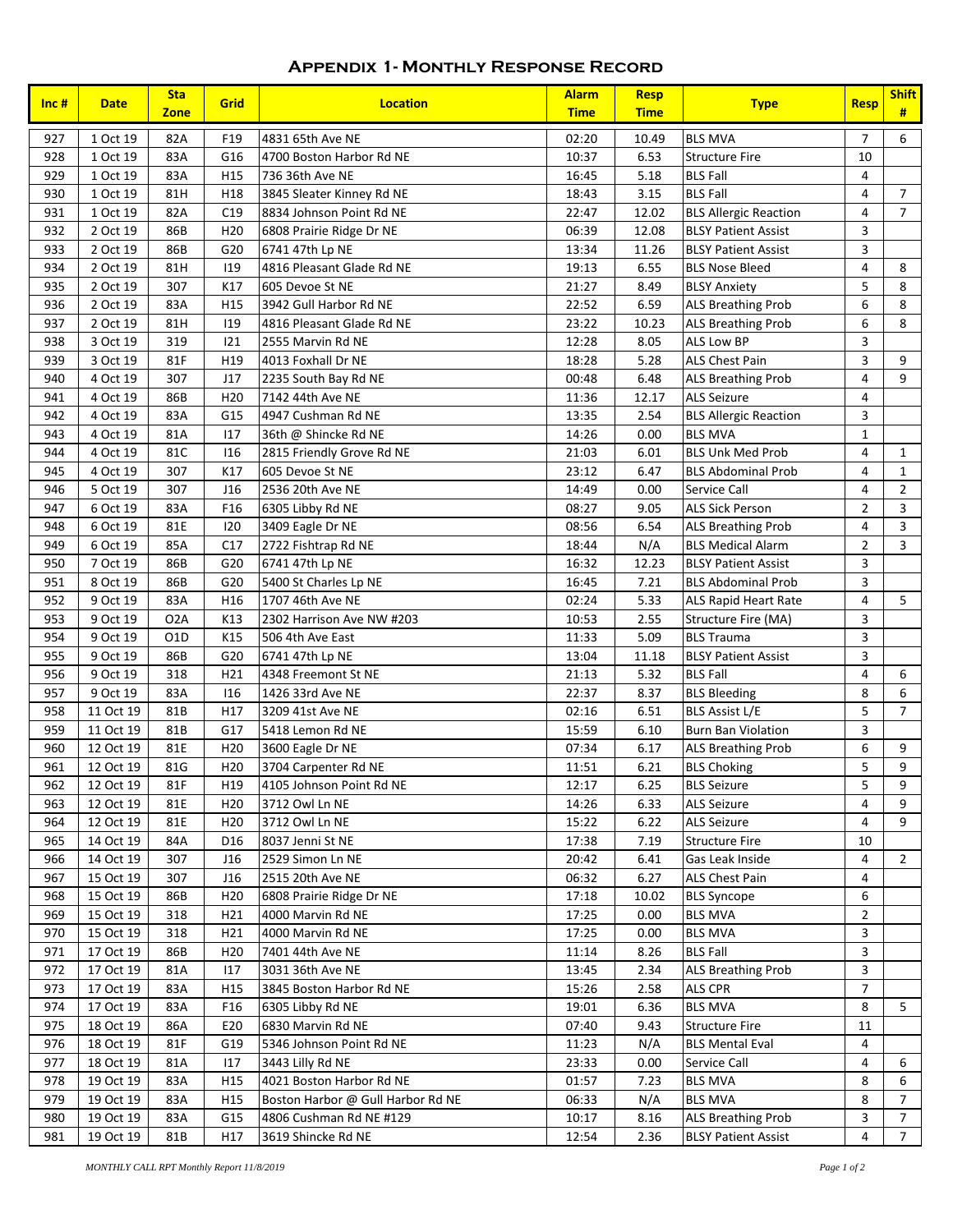### **Appendix 1- Monthly Response Record**

| Inc# | <b>Date</b> | <b>Sta</b><br><b>Zone</b> | <b>Grid</b>     | <b>Location</b>           | <b>Alarm</b><br><b>Time</b> | <b>Resp</b><br><b>Time</b> | <b>Type</b>                | <b>Resp</b>             | <b>Shift</b><br># |
|------|-------------|---------------------------|-----------------|---------------------------|-----------------------------|----------------------------|----------------------------|-------------------------|-------------------|
| 982  | 19 Oct 19   | 307                       | J16             | 2312 20th Ave NE          | 16:28                       | 6.23                       | <b>ALS Chest Pain</b>      | 4                       | $\overline{7}$    |
| 983  | 19 Oct 19   | 307                       | J17             | 2643 24th Ave NE          | 17:45                       | 2.21                       | <b>BLS Panic Attack</b>    | 4                       | $\overline{7}$    |
| 984  | 20 Oct 19   | 86A                       | E20             | 6640 Puget Rd NE          | 10:26                       | 8.46                       | <b>BLS Fall</b>            | $\overline{4}$          | 8                 |
| 985  | 20 Oct 19   | 81B                       | G17             | 5403 Lemon Rd NE          | 10:49                       | 6.22                       | <b>Burn Ban Violation</b>  | 4                       | 8                 |
| 986  | 20 Oct 19   | 81A                       | 117             | 3212 Libby Rd NE          | 12:03                       | 5.46                       | <b>ALS Breathing Prob</b>  | 4                       | 8                 |
| 987  | 20 Oct 19   | 307                       | K17             | 421 Devoe St NE           | 13:31                       | 6.18                       | <b>BLS Stroke</b>          | $\overline{4}$          | 8                 |
| 988  | 20 Oct 19   | 83C                       | G17             | 46th @ Libby Rd NE        | 18:12                       | 6.22                       | Service Call               | 3                       | 8                 |
| 989  | 21 Oct 19   | 307                       | K17             | 334 Devoe St NE #4        | 11:59                       | 6.00                       | <b>ALS Bleeding</b>        | 3                       |                   |
| 990  | 21 Oct 19   | 307                       | 117             | 3317 26th Ave NE          | 13:59                       | 4.23                       | <b>BLS Unk Med Prob</b>    | 3                       |                   |
| 991  | 22 Oct 19   | 86A                       | E20             | 6615 Puget Beach Rd NE    | 02:20                       | 16.08                      | <b>BLS DoA</b>             | 5                       | 9                 |
| 992  | 22 Oct 19   | 315                       | L <sub>19</sub> | 2012 Sycamore St SE       | 01:19                       | 5.12                       | <b>ALS Breathing Prob</b>  | $\overline{\mathbf{4}}$ | 9                 |
| 993  | 22 Oct 19   | 81H                       | 118             | 2725 Sleater Kinney Rd NE | 02:25                       | 11.09                      | <b>BLS Fall</b>            | 5                       | 9                 |
| 994  | 22 Oct 19   | 83A                       | 116             | 1721 36th Ave NE          | 15:39                       | 5.02                       | <b>BLSY Patient Assist</b> | 3                       |                   |
| 995  | 22 Oct 19   | 81A                       | 116             | 3127 Libby Rd NE          | 16:07                       | 2.47                       | <b>BLSY Patient Assist</b> | 6                       |                   |
| 996  | 22 Oct 19   | 81F                       | G19             | 4922 Puget Rd NE #50-2    | 22:24                       | 11.57                      | ALS CPR                    | $\overline{7}$          | $\mathbf{1}$      |
| 997  | 23 Oct 19   | 81A                       | 116             | 3127 Libby Rd NE          | 00:43                       | 4.84                       | <b>BLSY Patient Assist</b> | $\overline{\mathbf{4}}$ | $\mathbf{1}$      |
| 998  | 23 Oct 19   | 83A                       | G15             | 4805 Cushman Rd NE #44    | 07:27                       | 21.09                      | <b>BLSY Patient Assist</b> | 3                       |                   |
| 999  | 23 Oct 19   | 81F                       | G19             | 4922 Puget Rd NE #608     | 09:24                       | 9.18                       | <b>ALS Breathing Prob</b>  | $\overline{3}$          |                   |
| 1000 | 25 Oct 19   | 83A                       | G15             | 4805 Cushman Rd NE #44    | 00:10                       | 6.48                       | <b>BLSY Medical Alarm</b>  | $\overline{3}$          | 3                 |
| 1001 | 25 Oct 19   | 83A                       | H15             | 3617 Boston Harbor Rd NE  | 04:39                       | 9.09                       | <b>BLS Medical Alarm</b>   | $\overline{\mathbf{3}}$ | $\overline{3}$    |
| 1002 | 25 Oct 19   | 83A                       | G15             | 4805 Cushman Rd NE #44    | 07:07                       | 3.54                       | <b>ALS Breathing Prob</b>  | 3                       |                   |
| 1003 | 25 Oct 19   | 86B                       | H <sub>20</sub> | 7410 40th Ct NE           | 09:13                       | 5.10                       | <b>BLS Weakness</b>        | $\overline{\mathbf{3}}$ |                   |
| 1004 | 25 Oct 19   | 81F                       | H19             | 4820 Foxhall Dr NE        | 12:11                       | 6.21                       | <b>Structure Fire</b>      | 8                       |                   |
| 1005 | 25 Oct 19   | 81E                       | 120             | 3341 Eagel Dr NE          | 13:30                       | 6.42                       | ALS Poss OD                | 3                       |                   |
| 1006 | 25 Oct 19   | 81A                       | G17             | 4827 Shincke Rd NE        | 13:58                       | 14.04                      | <b>BLS Unk Med Prob</b>    | 3                       |                   |
| 1007 | 25 Oct 19   | 82B                       | E20             | 7141 Marvin Rd NE         | 14:09                       | 10.47                      | <b>BLS Unk Med Prob</b>    | 3                       |                   |
| 1008 | 25 Oct 19   | 83A                       | E18             | 6600 Shincke Rd NE        | 15:49                       | 9.26                       | <b>Water Rescue</b>        | $\overline{5}$          |                   |
| 1009 | 25 Oct 19   | 83A                       | G15             | 4805 Cushman Rd NE #44    | 18:50                       | 9.37                       | <b>BLSY Patient Assist</b> | $\overline{2}$          | 4                 |
| 1010 | 27 Oct 19   | 83A                       | 116             | 1721 36th Ave NE          | 03:45                       | 8.43                       | <b>BLSY Welfare Check</b>  | 3                       | 6                 |
| 1011 | 27 Oct 19   | 307                       | J16             | 2605 18th Ave NE          | 18:00                       | 8.17                       | CO Alarm                   | $\overline{\mathbf{4}}$ | 6                 |
| 1012 | 27 Oct 19   | 81E                       | 120             | 6937 32nd Ct NE           | 21:01                       | 6.42                       | <b>BLS Medical Alarm</b>   | 4                       | $\,6$             |
| 1013 | 28 Oct 19   | 85A                       | D17             | 7702 Libby Rd NE          | 23:59                       | 11.01                      | ALS Chest Pain             | 5                       | 6                 |
| 1014 | 29 Oct 19   | 81H                       | 119             | 2930 Jorgenson Rd NE      | 01:45                       | 11.18                      | <b>BLS Abdominal Prob</b>  | 4                       | $\overline{7}$    |
| 1015 | 29 Oct 19   | 81E                       | H <sub>20</sub> | 3712 Owl Ln NE            | 16:53                       | 3.35                       | <b>BLS Seizure</b>         | 3                       |                   |
| 1016 | 29 Oct 19   | 83A                       | G16             | 4720 Boston Harbor Rd NE  | 20:34                       | 5.27                       | <b>BLS MVA</b>             | $\overline{7}$          | 8                 |
| 1017 | 30 Oct 19   | 307                       | J17             | 1925 South Bay Rd NE      | 10:38                       | 7.41                       | <b>ALS Breathing Prob</b>  | $\overline{2}$          |                   |
| 1018 | 30 Oct 19   | 81B                       | H17             | 3137 41st Ave NE          | 14:16                       | 7.14                       | <b>ALS CPR</b>             | $\overline{7}$          |                   |
| 1019 | 30 Oct 19   | 81A                       | 116             | 3127 Libby Rd NE          | 21:39                       | 6.50                       | <b>BLSY Patient Assist</b> | 3                       | 9                 |
| 1020 | 31 Oct 19   | 81A                       | 117             | 2735 South Bay Rd NE      | 02:12                       | 12.04                      | <b>BLS Assist L/E</b>      | 3                       | 9                 |
| 1021 | 31 Oct 19   | O3E                       | K16             | 731 Phoenix St NE         | 11:06                       | 6.54                       | <b>BLS Unk Med Prob</b>    | 4                       |                   |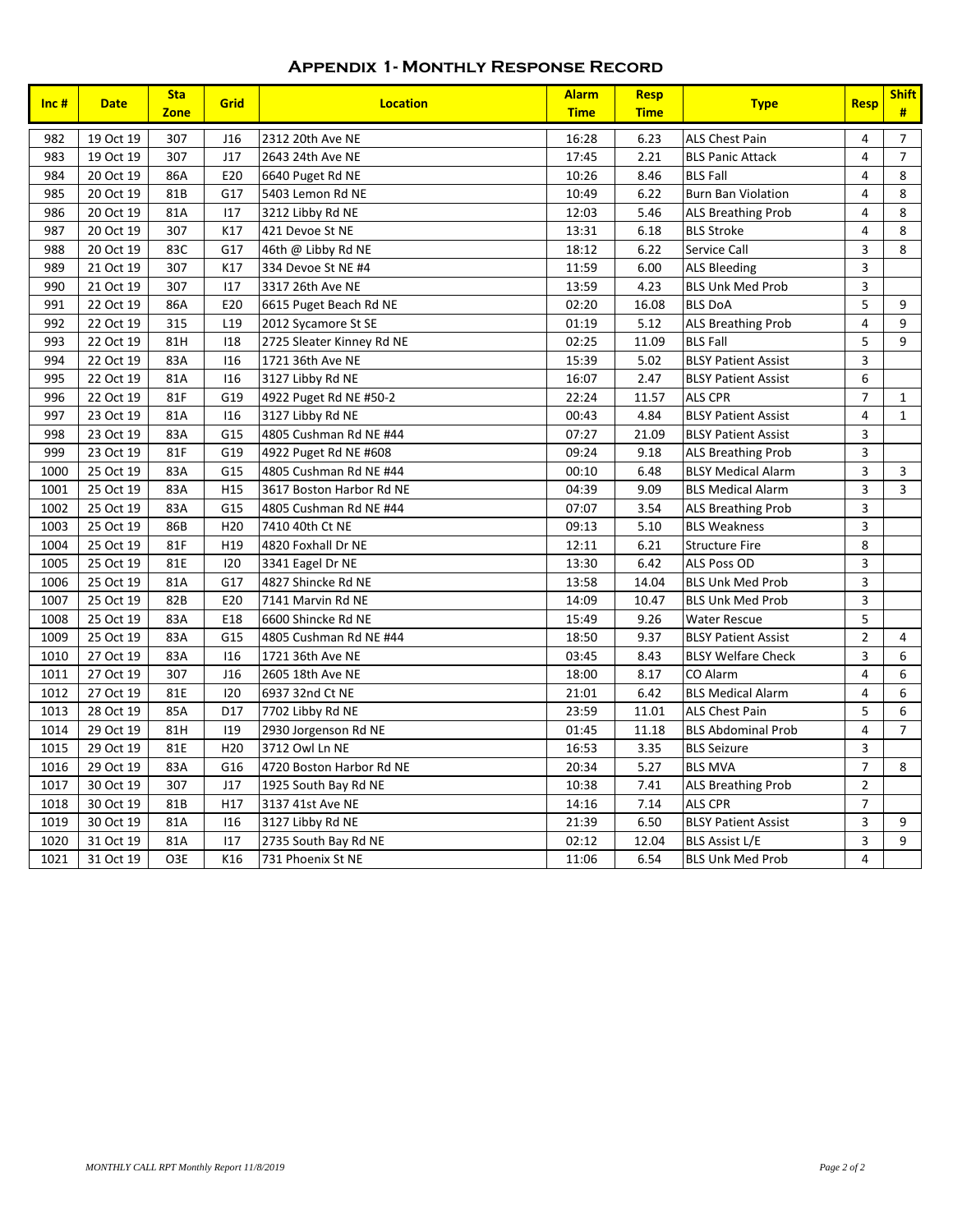# MONTHLY REPORT APPENDIX 2: VOLUNTEER STAFFING ROSTER **Monthly Report Appendix 2: Volunteer Staffing Roster**

| <b>NAME</b>                         | <b>STATUS</b><br><b>RANK/</b> | <b>SHIFT/</b><br>DATE | <b>NAME</b>              | STATUS<br><b>RANK/</b> | SНIFT /<br><b>DATE</b> | <b>NAME</b>              | STATUS<br><b>RANK/</b> | <b>SHIFT / DATE</b>      |
|-------------------------------------|-------------------------------|-----------------------|--------------------------|------------------------|------------------------|--------------------------|------------------------|--------------------------|
| Armstrong, Walker                   | SP                            |                       | ipson, Brandon           | Recruit                |                        | Smith, Kelli             | EMT                    | $\infty$                 |
| Bahr, Michaela                      | EMT                           | G                     | lohnson, Jacob           | EMT<br>EMT             |                        | Snyder, Zachary          | 끆                      | 4                        |
| Bain, Tyler                         | FF/EMT                        | N                     | Kraft, Bethany H         | FF/EMT                 | $\sigma$   $\sim$      | Stenerson, lan           | FF/AO                  | $\omega$                 |
| Benson, Marikka                     | EMT                           | ω                     | Kramer, Gavin            | 곢                      | $\infty$               | Stewart, Christopher     | FF/AO                  | 1 &<br>UП                |
| Bigelow, Debra W                    | Receptionist                  |                       | Lacy, Ben                | FF/EMT/AO              | N                      | Sullivan, Amber          | FF/EMT                 | UП                       |
| Bonser, William A                   | Lieutenant                    | 2                     | LaDue, Chris             | ЭЯ                     | 2,6                    | Thies, Kyle              | Recruit                |                          |
| Bourque, Mitch                      | Recruit                       |                       | Lara, Leroy              | 끆                      | 9                      | Timmis, David            | EMT                    | $\overline{\phantom{a}}$ |
| Brandt, Robert                      | 끆                             | UП                    | Lee, Michae              | Recruit                |                        | Toth, Terry              | FF/EMT                 | $\infty$                 |
| Brink, Peggy                        | <b>Receptionist</b>           |                       | Leyva, Jennifer          | FF/EMT                 | ┙                      | <u>VanKirk, N</u> ick    | FF/EMT                 | UП                       |
| Bushaw, Bladden<br>$\leq$           | 끆                             | UП                    | Leyva, Travis            | Recruit                |                        | Warfield,<br>I ony       | Lieutenant             | ⊢                        |
| Carlton, Susan E                    | Receptionist                  |                       | Lindwall, Desiree        | EMT                    | UТ                     | Williams,<br>Tom         | FF/AO                  | N                        |
| Caron, Judy G                       | Receptionist                  |                       | Liukkonen, David         | FF/AO                  | თ<br>œ<br>$\infty$     | Yefimov, David           | Recruit                |                          |
| Chapman, Cody R                     | 끆                             | N                     | Longmire, Damian         | BC                     | 5,9                    | oungs, John              | FF/EMT                 | ဖ                        |
| Clem, Christopher<br>$\blacksquare$ | <b>OSP</b>                    |                       | Mahoney, Korban          | 끆                      | თ                      | mmerman, Jacob           | 곢                      | ⊢                        |
| Clemens, Jonathan                   | <b>EMSO</b>                   |                       | Masters, Jordan          | Recruit                |                        | Zolman, Reagan           | EMT                    | ⊢                        |
| Cochran, Ann                        | Receptionist                  |                       | McCann, Dustin           | FF/AO                  | 4                      | Zopolis, James P         | Receptionist           |                          |
| Conklin, Amber                      | 곢                             |                       | McCosh, Devon            | FF/EMT                 | 4                      | Zvirzdys, Joshua         | FF/EMT                 | 287                      |
| Dicke, Ben                          | FF/AO                         | $\infty$ $\infty$     | Medina, Zachary          | <b>Recruit</b>         |                        | Clinton, Anthony         | Resigned               | 7/25/2019                |
| Dodge, David                        | Lieutenant                    |                       | Merrill-Lukens, Aletheia | Recruit                |                        | Deleon Guerrero, Quinton | Resigned               | 10/24/2019               |
| Ermshar, Cassidy                    | FF/EMT                        | $\omega$ $\omega$     | Michau, Marlone          | Recruit                |                        | Ehlers, David C          | $\overline{P}$         | 614/2019                 |
| Estrada, Diana                      | FF/EMT                        | ⊢                     | Milligan, Nicholas       | 곢                      | N<br>œ                 | Fox, Eli                 | Resigned               | 9/16/2019                |
| Fakkema, Ryan J                     | 끆                             | ω                     | Mize, Art                | Chaplain               |                        | Gibler, Bryce            | Resigned               | 5/8/2019                 |
| Fass, Bonnie                        | Receptionist                  |                       | Neal, Brandon            | <b>Recruit</b>         |                        | Graham, Adam             | Resigned               | 2/1/2019                 |
| Fletcher, Leslie                    | <b>Receptionist</b>           |                       | Petersen, Lisa Amber     | 곢                      | ဖ                      | Harris, Jesse            | Resigned               | 8/21/2019                |
| Flynn, Angelina                     | <b>EMT</b>                    | 6                     | Poole, James             | FF/AO                  | ┙                      | Helfrich, Jefferson      | $\overline{P}$         | 8/25/2019                |
| Freed, Richard                      | 곢                             | ဖ                     | Powell, Shelby           | 곢                      |                        | Henze, Dane              | Resigned               | 5/6/2019                 |
| Frost, Shane                        | FF/AO                         | თ<br>œ<br>6           | Prine, Don               | 9SP                    |                        | Hollander, Max           | Resigned               | 1/1/2019                 |
| Gettle, Eric James                  | 곢                             |                       | Robinette, Les           | BC                     | 4, 7                   | Konrad, Maxwell A        | Resigned               | 1/1/2019                 |
| Gill, Patricia Ann                  | <b>Receptionist</b>           |                       | Roebuck, Tara A          | EMT                    | L                      | -aGra, Kimberly W        | LOA                    | 9/6/2019                 |
| <u>Gormley, Robert</u>              | Lieutenant                    | G                     | Rollman, Wyatt           | 곢                      | $\omega$               | McLeod, Stephen          | $\overline{p}$         | 8/6/2019                 |
| Harn, Jakob                         | 곢                             | $^{\circ}$            | Sachet, James            | EMT                    | ┙                      | Olson, Brian             | PоД                    | 4/18/2019                |
| Harry, Raymond L                    | Receptionist                  |                       | Sheller, Elliot          | FF/EMT                 | 4                      | Osborn, Mara             | $\overline{p}$         | 5/29/2019                |
| Hayes, Dale                         | FF/EMT/AO                     | 6                     | Sinclair, Sharon         | Receptionist           |                        | Rendon, Mike             | Resigned               | 611/2019                 |
| Henson, Ronald C                    | Receptionist                  |                       | Skorna,<br><b>Zach</b>   | Lieutenant             | $\infty$               | Rinehart, Jennifer       | Resigned               | 611/2019                 |
|                                     |                               |                       |                          |                        |                        | Robinson, Zackery W      | $\overline{5}$         | <u>ர</u><br>28/2019      |
|                                     |                               |                       |                          |                        |                        | Smael, Abdul             | Resigned               | 611/2019                 |

Thoms, Michael L

Thoms, Michael L

Resigned

4/27/2019